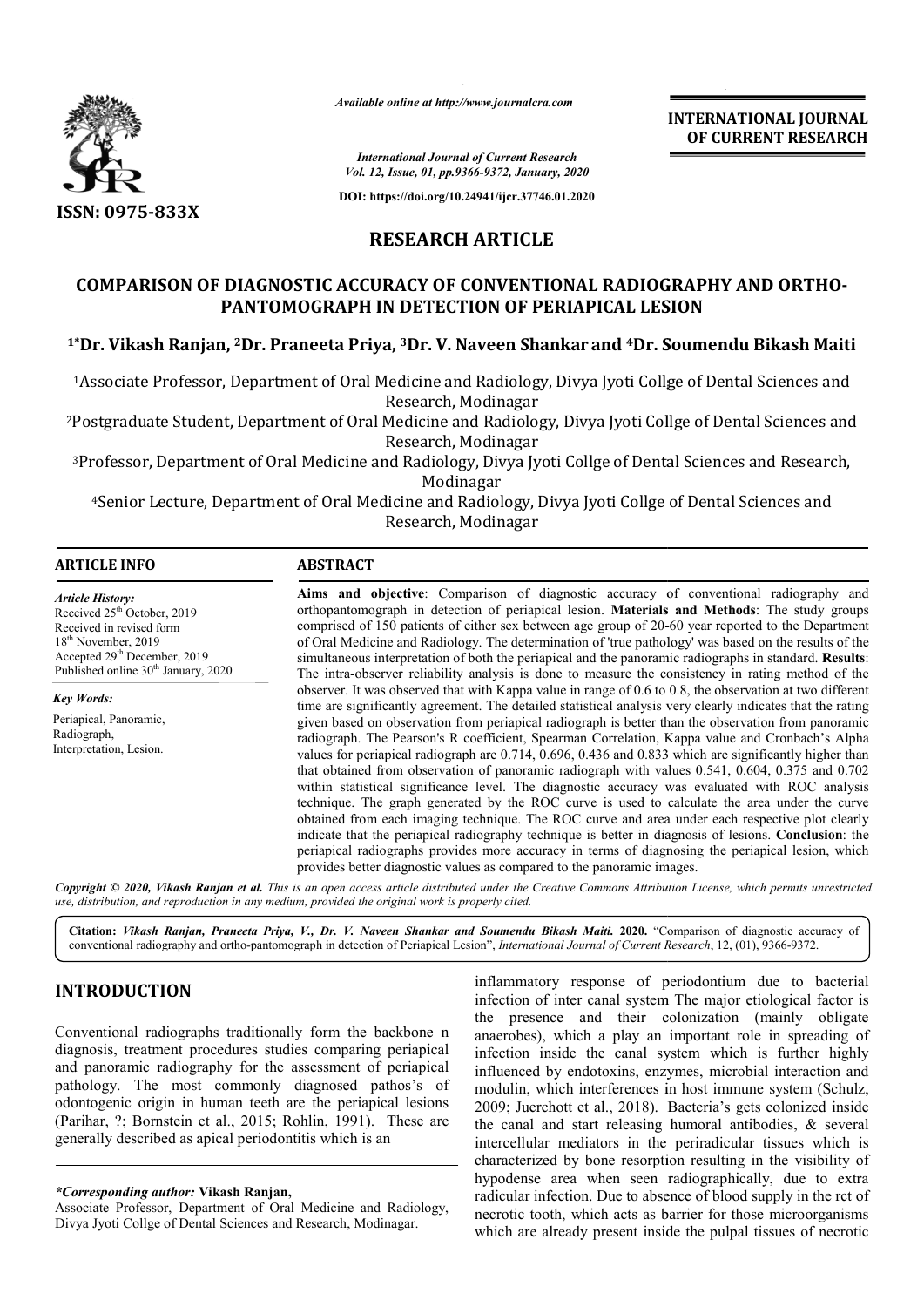tooth, from host defense and antibiotics therapy which results into lengthening of the infection inside canal (Juerchott, 2018; Nair, 1996).

**Aims and Objectives:** Comparison of diagnostic accuracy of conventional radiography and orthopantomograph in detection of periapical lesion

## **MATERIALS AND METHODS**

**Study Setting:** A study was carried out in the Department of Oral Medicine and Radiology Divya Jyoti College of Dental Sciences and Research Modinagar , Uttar Pradesh.

**Study subjects**: The study groups comprised of 150 patients of either sex between age group of 20-60 year reported to the Department of Oral Medicine and Radiology .Patients diagnosed by clinical evaluation using the research diagnostic criteria were considered. The patients were informed about the radiographic procedure provided to them and they agreed and signed the consent form (Refer Annexure no. 1).The readings were made with standardized viewing conditions of subdued light. The observer to screen distance was about 60 cm. The determination of 'true pathology' was based on the results of the simultaneous interpretation of both the periapical and the panoramic radiographs in standard condition. The examinee scores the periapical status of the teeth of each patient as follows:

- Definitely no lesion
- Probably no lesion
- Not sure
- Probably a lesion
- Definitely a lesion

In the present study this was accomplished by pooling higher scores as "diseased". The standard diagnosis was made by the examinees based on clinical findings conventional radiographs and digital ortomopantomograph. This standard diagnosis served as gold standard for the study. A set of digital orthopantomograph were presented on laptop monitor and a set of conventional radiograph were kept in transparent sheet to minimize bias that an observer might have towards one type of imaging technique in preference on another. Their diagnoses were done for all the teeth. For the cases where both the radiograph was giving different interpretation, the findings of clinical observation were used to come to a conclusion. The two observations taken in one-week time has been compared to obtain the inter-observer reliability.

## **Diagnostic instruments for clinical examaination**

- Instrument cloth, Kidney tray, Mouth mirror, Tweezer, Periodontal probe, Sterilized cotton, Metallic Divider, Metallic scale, Head cap
- Mouth mask, sterilized hand gloves
- Dental chair with artificial illumination
- Sterile Patient Drape

### **Inclusion Criteria**

- Patients of either sex, age 20-60 years.
- Patients who are physically, mentally healthy and well oriented with time.
- Carious tooth with tenderness high quality diagnostic radiograph.
- Tooth with fully formed root apices.
- Periapical radiolucency's of either tooth in relation to maxilla or mandible.
- Indicated for root canal treatment, periapical surgery, extraction.

### **Exclusion Criteria**

- Radiographic lesions caused by systemic conditions (hyperparathyroidism, Paget's disease, fibrous dysplasia, multiple myeloma, osteoporosis), or illdefined radiolucency's.
- Other than odontogenic pain.
- Orthodontic treated tooth.
- Tooth fractures.
- Pregnancy
- Patient under carcinoma treatment.

#### **Armamentarium**

- Diagnostic instruments for clinical examination.
- Radiographic Investigation performed using:
- IOPA X-RAY machine (Meditra private limited model-Dent  $-X$ )
- Digital OPG (Kodak 8000)

## **RESULTS**

The present study was conducted in the Department of Oral Medicine and Radiology, Divya Jyoti College of Dental Sciences and Research with the aim to "COMPARISON OF DIAGNOSTIC ACCURACY OF CONVENTIONAL RADIOGRAPHY AND ORTHOPANTOMOGRAPH IN DETECTION OF PERIAPICAL LESION". A total of 150 cases (80 males and 70 females) of age group 20-60 years, were included in the study. The observations obtained were compiled and results were successfully analysed. Off the 150 teeth considered, 71 (47.33%) are in maxilla and 79 (52.67%) are in mandible. 64.67% of all the teeth consider for the study are molar (97 in number). The distribution of teeth for all population is presented in Table 1. Graph 1 shows the number of teeth of all type consider in present study. There are 14 incisors in maxilla and 6 in mandible, 8 canines in maxilla and 2 in mandible. 23 numbers of premolar have been also considered in both the arches.

A very detailed cross-tabulation analysis is done to obtain the Pearson Chi-Square, likelihood Ratio, Pearson's R, Spearman Correlation and kappa among the rating based on true Pathology and based on individual observation of radiographs. The cross-tabulation analysis of true pathology vs observation from periapical radiograph is presented Table 5 a to c whereas cross-tabulation analysis of true pathology vs observation from panoramic radiograph is presented Table 6 a to c. The reliability of the observations from periapical radiograph and panoramic radiograph has been also estimated in terms of Cronbach's Alpha and ANOVA with Cochran's Test. Table 7 shows the value of reliability statistics for the observation based on periapical radiograph and panoramic radiograph.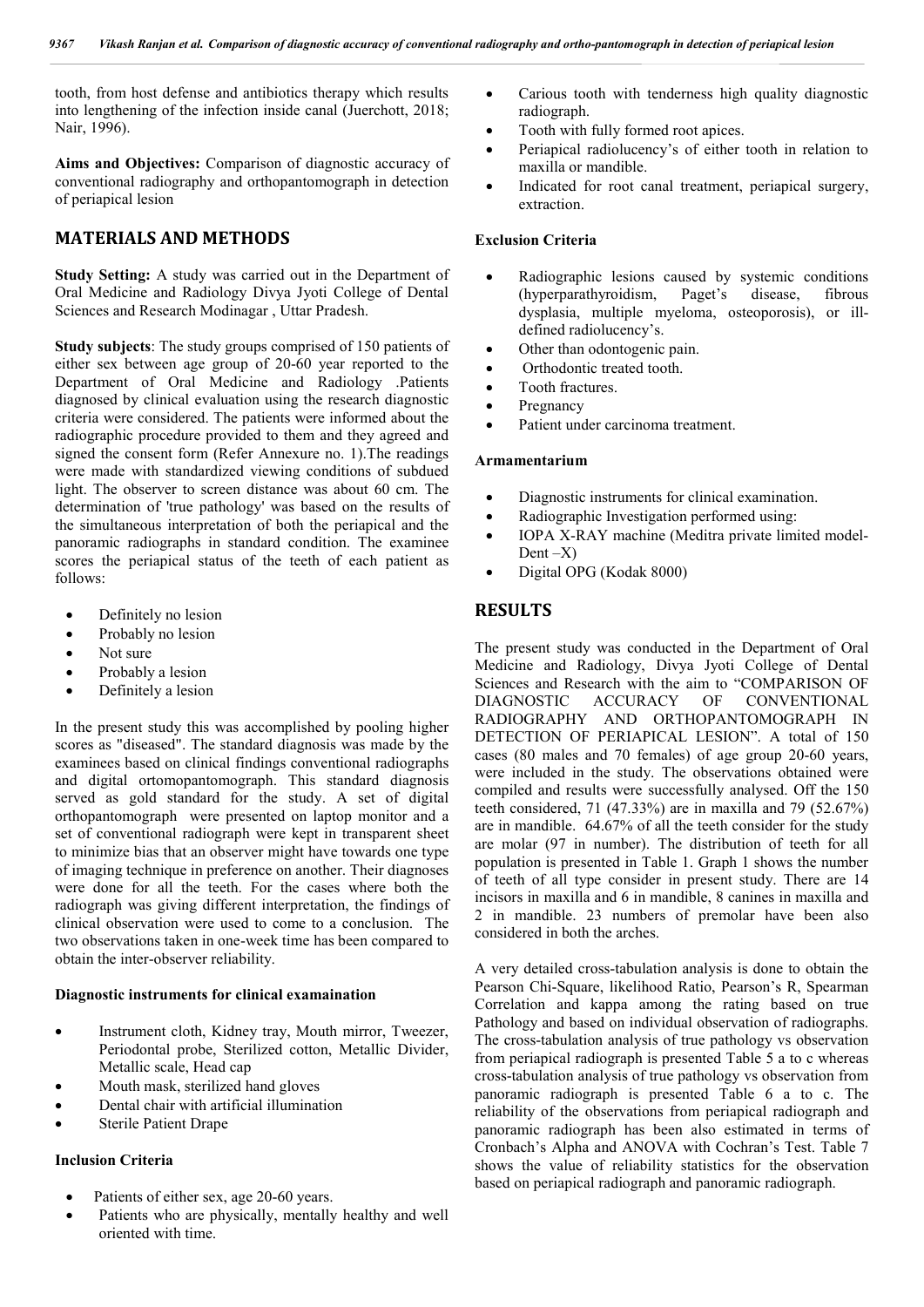#### **Table 1. Distribution of teeth consider for present study**

| Type of teeth | Maxilla |               | Mandible |               | Overall |       |
|---------------|---------|---------------|----------|---------------|---------|-------|
|               | Number  | $\frac{0}{0}$ | Number   | $\frac{0}{0}$ | Number  | $\%$  |
| Incisor       | 14      | 9.33          |          | 4.00          | 20      | 13.33 |
| Canine        |         | 5.33          |          | 1.33          | 10      | 6.67  |
| Premolar      | 14      | 9.33          |          | 6.00          | 23      | 15.33 |
| Molar         |         | 23.33         | 62       | 41.33         | ∩¬      | 64.67 |

## **Table 2(a). Cross Tabulation of the Periapical Radiograph Rating during two observation**

|                                |       |  | Total |    |    |    |    |
|--------------------------------|-------|--|-------|----|----|----|----|
|                                |       |  |       |    |    |    |    |
| $\overline{\phantom{0}}$<br>᠇᠇ |       |  |       |    |    |    |    |
| ී                              |       |  | l C   |    |    |    |    |
| $\approx$                      |       |  |       | 30 |    |    |    |
|                                |       |  |       |    | 34 |    | 40 |
|                                |       |  |       |    |    | 38 | 40 |
|                                | Total |  |       |    | ≺  | 39 |    |

#### **Table 2(b). Chi-Square Tests of the Periapical Radiograph Rating during two observation**

|                              | Value       | di | Asymptotic Significance (2-sided) |
|------------------------------|-------------|----|-----------------------------------|
| Pearson Chi-Square           | $398.414^a$ | 10 | .000                              |
| Likelihood Ratio             | 328,770     | 10 | .000                              |
| Linear-by-Linear Association | 143.784     |    | .000                              |
| N of Valid Cases             | 150         |    |                                   |

a. 13 cells (52.0%) have expected count less than 5. The minimum expected count is 1Table 2 (c) Symmetric Measures of the Periapical Radiograph Rating during two observation

|                      |      | Value |        | Asymptotic Standardized Error <sup>a</sup> | Approximate T <sup>b</sup> | Approximate Significance |
|----------------------|------|-------|--------|--------------------------------------------|----------------------------|--------------------------|
| Pearson's R          | .969 | .011  | 33.462 | .000 <sup>c</sup>                          |                            |                          |
| Spearman Correlation | 956  | .015  | 31.571 | .000 <sup>c</sup>                          |                            |                          |
| Kappa                | 768  | .043  | 16.786 | .000                                       |                            |                          |
| N of Valid Cases     |      | 150   |        |                                            |                            |                          |

a. Not assuming the null hypothesis.

b. Using the asymptotic standard error assuming the null hypothesis.

c. Based on normal approximation.

#### **Table 3 (a). Cross Tabulation of the Panoramic Radiograph Rating during two observation**

|       |  | OPG Read2 |  |  |  |     |  |  |  |
|-------|--|-----------|--|--|--|-----|--|--|--|
|       |  |           |  |  |  |     |  |  |  |
|       |  |           |  |  |  |     |  |  |  |
|       |  |           |  |  |  |     |  |  |  |
|       |  |           |  |  |  |     |  |  |  |
|       |  |           |  |  |  |     |  |  |  |
|       |  |           |  |  |  |     |  |  |  |
| Total |  |           |  |  |  | .50 |  |  |  |

### **Table 3 (b) Chi-Square Tests of the Panoramic Radiograph Rating during two observation**

|                              | Value                | αı | Asymptotic Significance (2-sided) |
|------------------------------|----------------------|----|-----------------------------------|
| Pearson Chi-Square           | 338.287 <sup>a</sup> |    | .000                              |
| Likelihood Ratio             | 297.291              |    | .000                              |
| Linear-by-Linear Association | 131.604              |    | .000                              |
| N of Valid Cases             | 50                   |    |                                   |

a. 13 cells (52.0%) have expected count less than 5. The minimum expected count is 1.28.

### **Table 3(c) Symmetric Measures of the Panoramic Radiograph Rating during two observation**

|                      |                      | Value | Asymptotic Standardized Error <sup>a</sup> | Approximate T <sup>b</sup> | Approximate Significance |
|----------------------|----------------------|-------|--------------------------------------------|----------------------------|--------------------------|
| Interval by Interval | Pearson's R          | .940  | .011                                       | 33.462                     | .000c                    |
| Ordinal by Ordinal   | Spearman Correlation | .933  | .015                                       | 31.571                     | .000c                    |
| Measure of Agreement | Kappa                | .630  | .043                                       | 16.786                     | .000                     |
| N of Valid Cases     |                      | 150   |                                            |                            |                          |

a. Not assuming the null hypothesis.

b. Using the asymptotic standard error assuming the null hypothesis.

c. Based on normal approximation.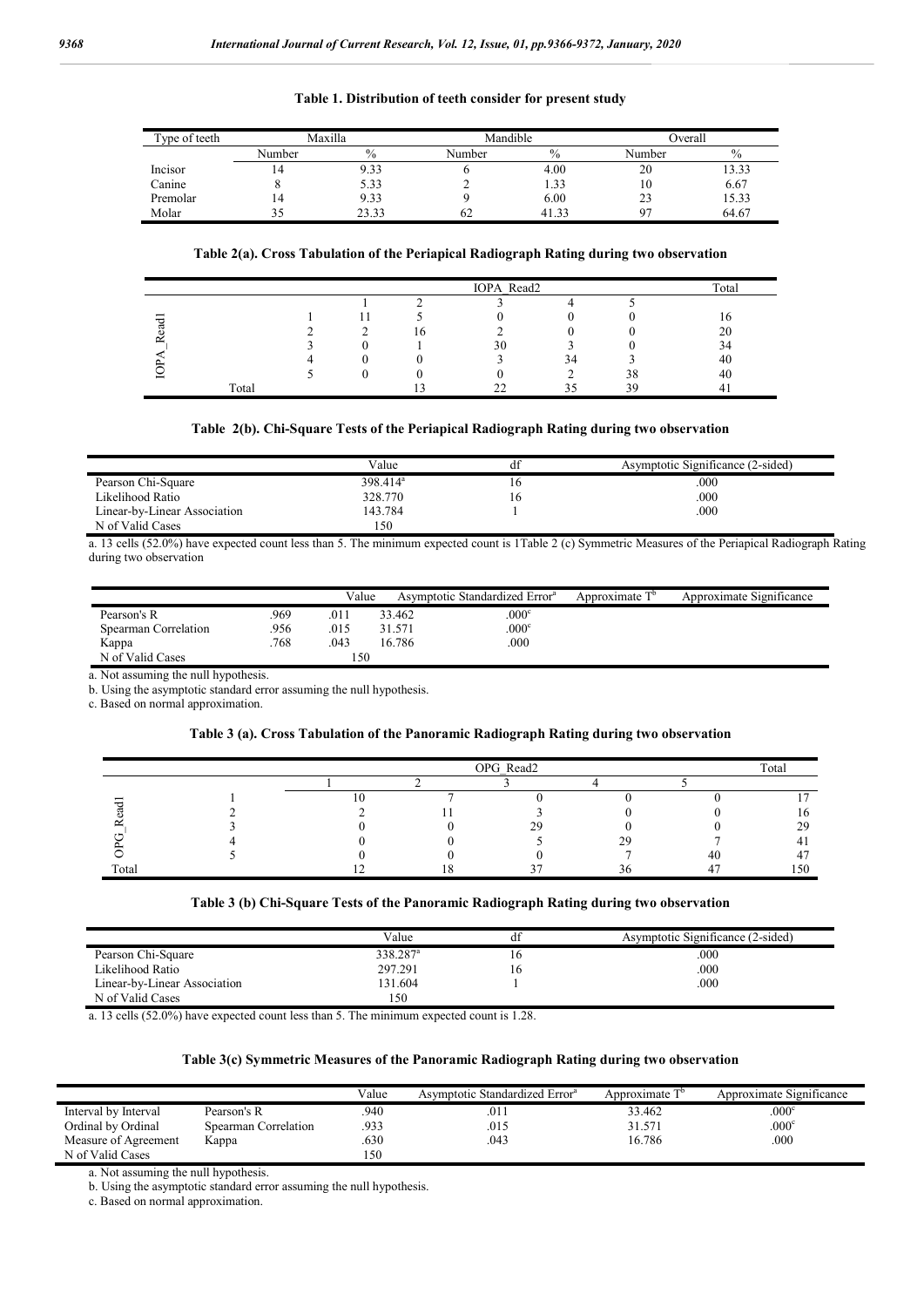|  |  |  |  |  |  |  |  | Table 4. Frequency Distribution of rating based on true pathology and by observation of radiograph |
|--|--|--|--|--|--|--|--|----------------------------------------------------------------------------------------------------|
|--|--|--|--|--|--|--|--|----------------------------------------------------------------------------------------------------|

| Rating | Based on True Pathology | Based on observation of periapical<br>radiograph | Based on observation of<br>panoramic radiograph |
|--------|-------------------------|--------------------------------------------------|-------------------------------------------------|
|        |                         |                                                  |                                                 |
|        | I O                     | 9                                                |                                                 |
|        | ∠                       |                                                  | 29                                              |
|        |                         | 42                                               |                                                 |
|        | 59                      | 39                                               |                                                 |

## **Table 5(a). Cross Tabulation of rating based on true pathology and by observation of Periapical radiograph**

|                                 | True Pathology Rating |    |    |    |    |     |  |  |
|---------------------------------|-----------------------|----|----|----|----|-----|--|--|
|                                 |                       | ◠  |    |    |    |     |  |  |
|                                 | 10                    |    |    |    |    | 15  |  |  |
|                                 |                       |    |    |    |    | 19  |  |  |
|                                 |                       |    |    | 11 | 4  | 35  |  |  |
|                                 |                       |    | ◠  | 17 | 19 | 42  |  |  |
|                                 |                       |    |    | 3  | 33 | 39  |  |  |
| Periapical Radiograph<br>Rating |                       |    |    |    |    |     |  |  |
|                                 |                       |    |    |    |    |     |  |  |
|                                 |                       |    |    |    |    |     |  |  |
|                                 |                       |    |    |    |    |     |  |  |
| Total                           | 13                    | 16 | 27 | 35 | 59 | 150 |  |  |

#### **Table 5(b) Chi-Square Tests of the rating based on true pathology and by observation of Periapical radiograph**

|                              | Value                  | d1 | Asymptotic Significance (2-sided) |
|------------------------------|------------------------|----|-----------------------------------|
| Pearson Chi-Square           | $165.734$ <sup>a</sup> |    | .000                              |
| Likelihood Ratio             | 133.908                | ۵U | .000                              |
| Linear-by-Linear Association | 75.904                 |    | .000                              |
| N of Valid Cases             | 150                    |    |                                   |

#### **Table 5(c) Symmetric Measures of the of the rating based on true pathology and by observation of Periapical radiograph**

|                      |             | Value | Asymptotic Standardized<br>Error <sup>a</sup> | Approximate $T^b$ | Approximate<br>Significance |
|----------------------|-------------|-------|-----------------------------------------------|-------------------|-----------------------------|
| Interval by Interval | Pearson's R | .714  | .053                                          | 12.397            | .000 <sup>c</sup>           |
| Ordinal by Ordinal   | Spearman    | .696  | .052                                          | 11.794            | .000 <sup>c</sup>           |
|                      | Correlation |       |                                               |                   |                             |
| Measure of Agreement | Kappa       | .436  | .052                                          | 10.159            | .000                        |
| N of Valid Cases     |             | 150   |                                               |                   |                             |
| .                    |             |       |                                               |                   |                             |

a. Not assuming the null hypothesis.

b. Using the asymptotic standard error assuming the null hypothesis.

c. Based on normal approximation.

### **Table 6(a). Cross Tabulation of rating based on true pathology and by observation of panoramic radiograph**

|                                |   |               | True Pathology Rating |             |    | Total |
|--------------------------------|---|---------------|-----------------------|-------------|----|-------|
|                                |   | $\mathcal{L}$ |                       | 4           |    |       |
|                                | 4 | 4             |                       |             | ◠  | C.    |
|                                |   |               |                       |             |    | 16    |
|                                |   |               | 12                    |             |    | 29    |
|                                |   |               |                       | 20          | 13 | 41    |
| Panoramic Radiograph<br>Rating |   |               |                       | $\sim$<br>٠ | 39 | 47    |
| Total                          |   | 13            | 16                    | 27          | 35 | 59    |

#### **Table 6 (b). Chi-Square Tests of the rating based on true pathology and by observation of panoramic radiograph**

|                              | Value      |     | Asymptotic Significance (2-sided) |
|------------------------------|------------|-----|-----------------------------------|
| Pearson Chi-Square           | $94.140^a$ | I C | .000                              |
| Likelihood Ratio             | 92.394     | ١D  | .000                              |
| Linear-by-Linear Association | 43.609     |     | .000                              |
| N of Valid Cases             | l 50       |     |                                   |

a. 13 cells (52.0%) have expected count less than 5. The minimum expected count is 1.39.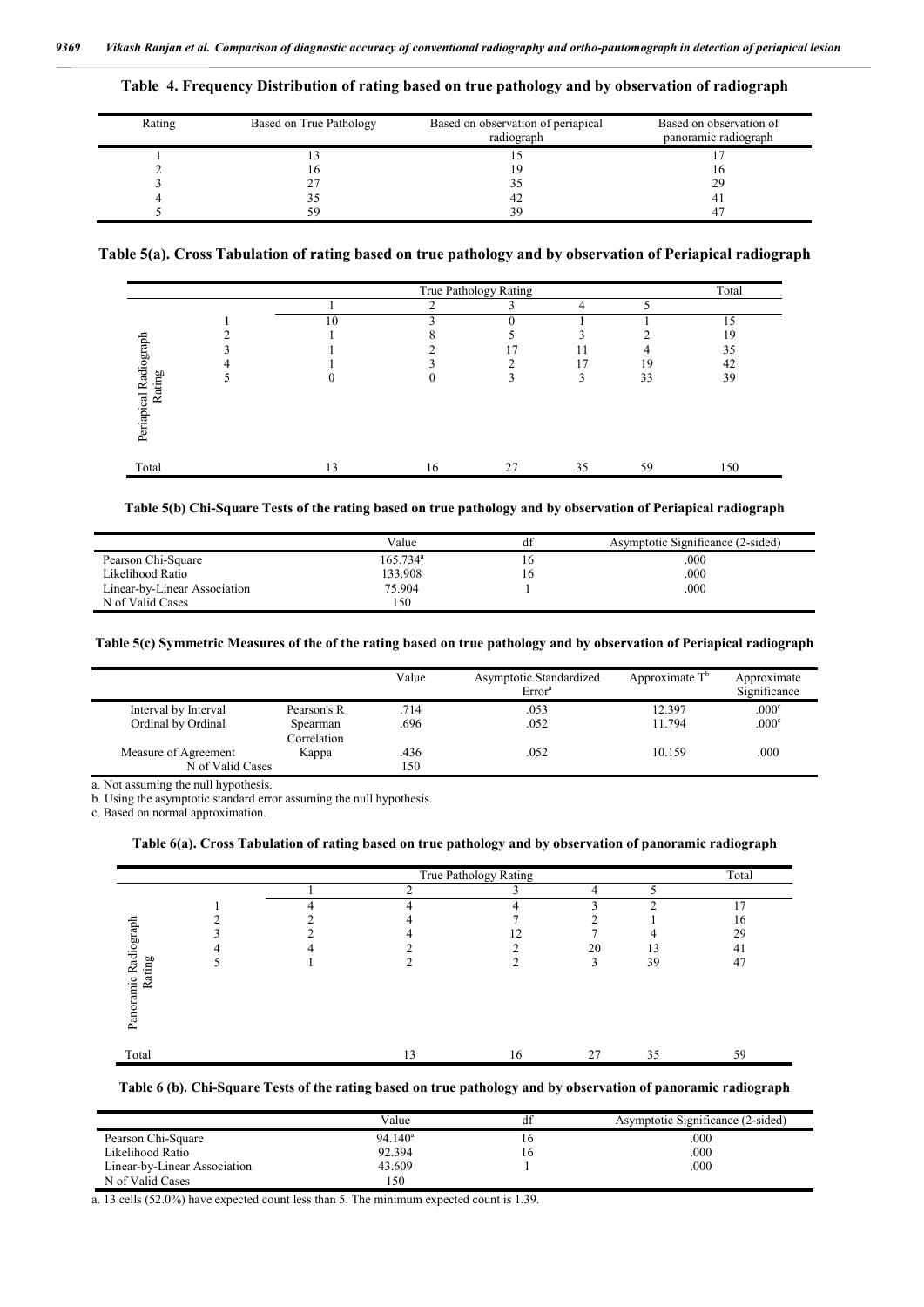**Table 6 (c) Symmetric Measures of the of the rating based on true pathology and by observation of panoramic radiograph**

|                      |             | Value | Asymptotic Standardized Error <sup>a</sup> | Approximate T <sup>o</sup> | Approximate Significance |
|----------------------|-------------|-------|--------------------------------------------|----------------------------|--------------------------|
| Interval by Interval | Pearson's R | .541  | .068                                       | 7.826                      | .000 <sup>c</sup>        |
| Ordinal by Ordinal   | Spearman    | .604  | .062                                       | 9.210                      | .000 <sup>c</sup>        |
|                      | Correlation |       |                                            |                            |                          |
| Measure of Agreement | Kappa       | .375  | .050                                       | 8.545                      | 000                      |
| N of Valid Cases     |             | 150   |                                            |                            |                          |

a. Not assuming the null hypothesis.

b. Using the asymptotic standard error assuming the null hypothesis.

c. Based on normal approximation.

| Observation method             | Cronbach's Alpha- | ANOVA with cochran's test |             |             |
|--------------------------------|-------------------|---------------------------|-------------|-------------|
|                                |                   | Sum of Squares            | Mean Square | Cochran's C |
| Based on periapical Radiograph | 0.833             | 428.587                   | 2.876       | 10.390      |
| Based on panoramic Radiograph  | 0.702             | 401.947                   | 2.698       | 2.770       |

| Table 8. Area under the ROC curve obtained for individual imaging technique |  |  |  |  |
|-----------------------------------------------------------------------------|--|--|--|--|
|-----------------------------------------------------------------------------|--|--|--|--|

| Test Result Variable(s) | Area Under the Curve | . Error <sup>s</sup><br>Std. | Asymptotic Sig. | Asymptotic 95% Confidence Interval |                     |
|-------------------------|----------------------|------------------------------|-----------------|------------------------------------|---------------------|
|                         |                      |                              |                 | Lower Bound                        | Joper Bound         |
| PRI IOPA                | .845                 | .033                         | .000            | .780                               | Q <sub>1</sub><br>. |
| OPG<br>PRI              | 738                  | .035                         | .000            | .769                               | .906                |

The test result variable(s): PRI\_IOPA, PRI\_OPG has at least one tie between the positive actual state group and the negative actual state group. Statistics may be biased.

a. Under the nonparametric assumption

b. Null hypothesis: true area = 0.5

The receiver operating characteristic (ROC) curve is also obtained to measure the value of the probability of accuracy. The value of P (A) i.e. area under the ROC curve where points representing the true-positive fraction (Sensitivity) and 1 false-positive fraction (1-specificity) are plotted on linear probability scales. The P(A) value was calculated for each method of observation.



**Graph 1. Distribution of the teeth considered in the present study.**



**Graph 2. Population distribution of the subjects considered in the present study**

Graph 4 represent the ROC curve obtained for each imaging technique. Table 8 shows the area under each ROC curve and associated significance. This study was carried out to compare the use of periapical radiographs and digital panoramic images displayed on monitor in the assessment of the periapical status of the teeth. The periapical status was assessed in term of five ratings given for presence and probability of assessment of lesion.



**Graph 4. Frequency distribution of the rating based on true pathology and by observation of radiograph**



**Graph 5. The ROC curve obtained from rating given for observation of radiograph**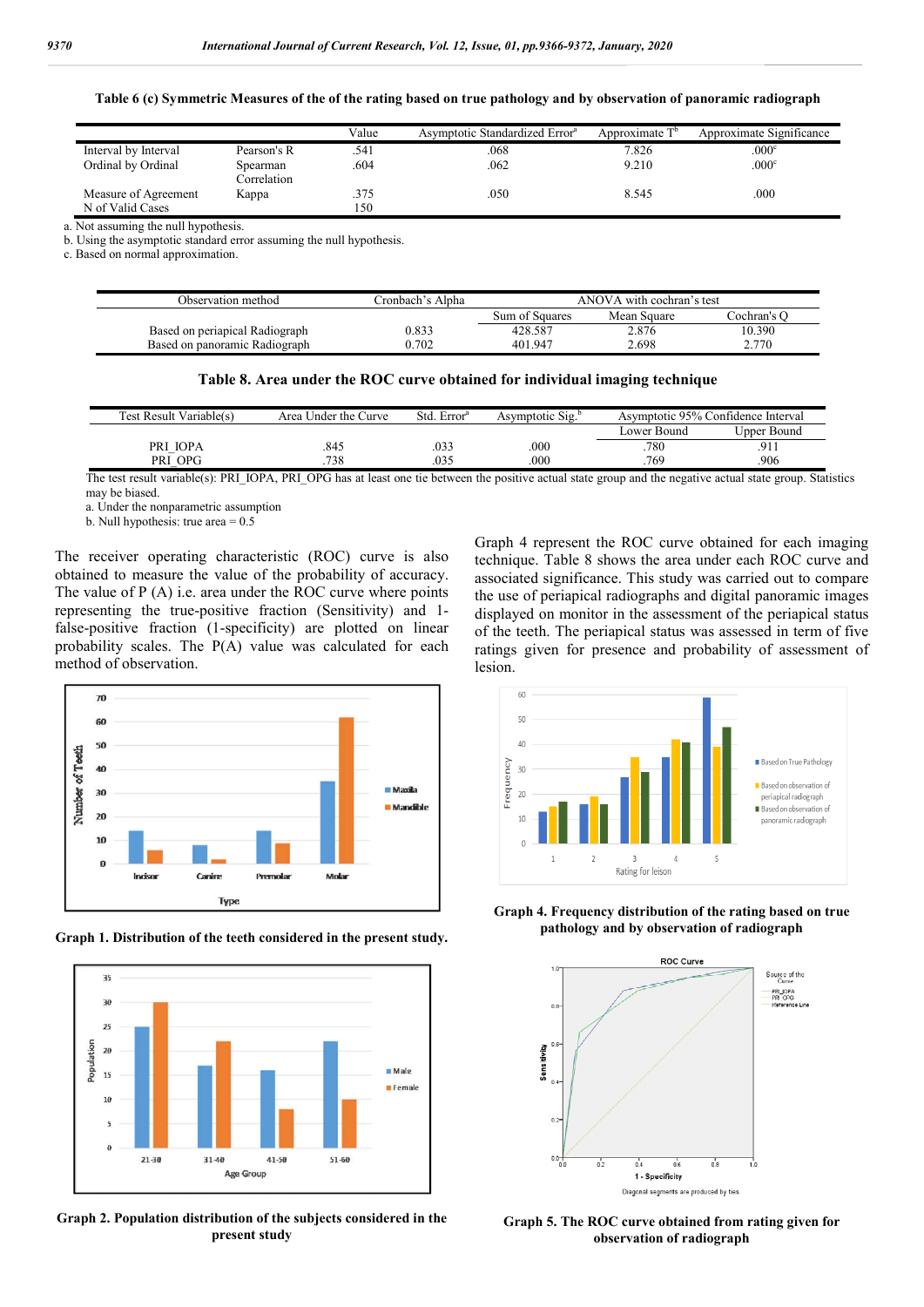The intra-observer reliability analysis is done to measure the consistency in rating method of the observer. It was observed that with Kappa value in range of 0.6 to 0.8, the observation at two different time are significantly agreement. The detailed statistical analysis very clearly indicates that the rating given based on observation from periapical radiograph is better than the observation from panoramic radiograph. The Pearson's R coefficient, Spearman Correlation, Kappa value and Cronbach's Alpha values for periapical radiograph are 0.714, 0.696, 0.436 and 0.833 which are significantly higher than that obtained from observation of panoramic radiograph with values 0.541, 0.604, 0.375 and 0.702 within statistical significance level. The diagnostic accuracy was evaluated with ROC analysis technique. The graph generated by the ROC curve is used to calculate the area under the curve obtained from each imaging technique. The ROC curve and area under each respective plot clearly indicate that the periapical radiography technique is better in diagnosis of lesions.

## **DISSCUSSION**

The present study determined the percentage of correct diagnosis, sensitivity, specificity and the reliability of periapical radiographic diagnosis of periapical lesions through periapical and panoramic techniques the results were according to Yokotal et al . Although here used the same criteria and similar scoring procedure, the intra-observer agreement for periapical radiography done. Most of the changes between the first and second readings for the latter consisted of a change of score 1 to score 2 or vice versa. A decision to score 1 (definitely no lesion) is highly influenced by the assessment of the continuity and shape of the lamina dura. This process can be compared with feature analysis, a structural analysis based on certain features being present at certain positions": In panoramic radiographs, however, the lamina dura is not always well defined, even though the surrounding bone is of normal density, and this ambiguity evidently influenced the consistency of the observer.According to the periapical radiographs was more accurate in identifying lesions as compare to panaromic radiographs. The results of our study support most of the in vitro studies regarding specificity and sensitivity (Yokota, 1994). Off the 150 teeth considered, 71 (47.33%) are in maxilla and 79 (52.67%) are in mandible. 64.67% of all the teeth consider for the study are molar (97 in number). The distribution of teeth for all population is presented in Table 5.1. Figure 5.2 shows the number of teeth of all type consider in present study. There are 14 incisors in maxilla and 6 in mandible, 8 canines in maxilla and 2 in mandible. 23 numbers of premolar have been also considered in both the arches. The periapical and panoramic radiographs with satisfactory quality of 150 subjects (80 male and 70 females ranging from 20 to 60 years with a mean of  $37.88 \pm$ 20.17 years) were included in the study. With regard to overall comparison of between intraoral periapical radiographs and orthopantomograms, showed that intraoral periapical radiographs has the higher percentage compared to orthopantomogram. The intra-observer reliability analysis is done to measure the consistency in rating method of the observer. It was observed that with Kappa value in range of 0.6 to 0.8, the observation at two different time are significantly agreement. The detailed statistical analysis very clearly indicates that the rating given based on observation from periapical radiograph is better than the observation from panoramic radiograph. The Pearson's R coefficient, Spearman Correlation, Kappa value and Cronbach's Alpha values for

periapical radiograph are 0.714, 0.696, 0.436 and 0.833 which are significantly higher than that obtained from observation of panoramic radiograph with values 0.541, 0.604, 0.375 and 0.702 within statistical significance level. The diagnostic accuracy was evaluated with ROC analysis technique. The graph generated by the ROC curve is used to calculate the area under the curve obtained from each imaging technique. The ROC curve and area under each respective plot clearly indicate that the periapical radiography technique is better in diagnosis of lesions. Area under curve for periapical radiographs have 84.5 % were panaromic radiographs shows 73.8%, hence shown that periapical radiographs gives better accuracy than panaromic images. . Similar observation was also observed by previous researchers like Rohlin et al. 1991, Huumonen & Ørstavik 2002 (Rohlin, 1991; Yokota, 1994; Brynolf, 1967; Ørstavik, 2008; Simon, 1980).

## **Conclusion**

Hence on the basis of our study we can conclude that the periapical radiographs provides more accuracy in terms to giving minor changes in the periapical lesion, which provides better diagnostic values as we compare to the panoramic images. Although the panoramic images provides better information in terms of wider spectrum, when there requirement of comparing right with the left side. The magnitude of the methodological error of each radiographic method limits the real changes in disease status. More clinical studies are needed to determine the relative diagnostic efficacy of these imaging modalities', with respect to detection of periapical lesion.

## **REFERENCES**

- Parihar AP. Comparing the accuracy in diagnostic periapical lesions by conventional and direct digital radiography (Doctoral dissertation, RGUHS).
- Bornstein MM, Bingisser AC, Reichart PA, Sendi P, Bosshardt DD, Von Arx T. Comparison between radiographic (2 dimensional and 3-dimensional) and histologic findings of periapical lesions treated with apical surgery. Journal of endodontics. 2015 Jun 1;41(6):804-11
- Rohlin M, Kullendorff B, Ahlqwist M, Stenström B. Observer performance in the assessment of periapical pathology: a comparison of panoramic with periapical radiography. Dentomaxillofacial Radiology. 1991 Aug;20(3):127-31
- Schulz M, von Arx T, Altermatt HJ, Bosshardt D. Histology of periapical lesions obtained during apical surgery. Journal of endodontics. 2009 May 1;35(5):634-42.
- Juerchott A, Pfefferle T, Flechtenmacher C, Mente J, Bendszus M, Heiland S, Hilgenfeld T. Differentiation of periapical granulomas and cysts by using dental MRI: a pilot study. International journal of oral science. 2018 May 17;10(2):17.
- Nair PR, Pajarola G, Schroeder HE. Types and incidence of human periapical lesions obtained with extracted teeth. Oral Surgery, Oral Medicine, Oral Pathology, Oral Radiology, and Endodontology. 1996 Jan 1;81(1):93-102.
- Yokota ET, Miles DA, Newton CW, Brown Jr CE. Interpretation of periapical lesions using RadioVisioGraphy. Journal of endodontics. 1994 Oct 1;20(10):490-4.
- Brynolf I. A histological and roentgenological study of the periapical region of human upper incisors. Almqvist & Wiksell; 1967.